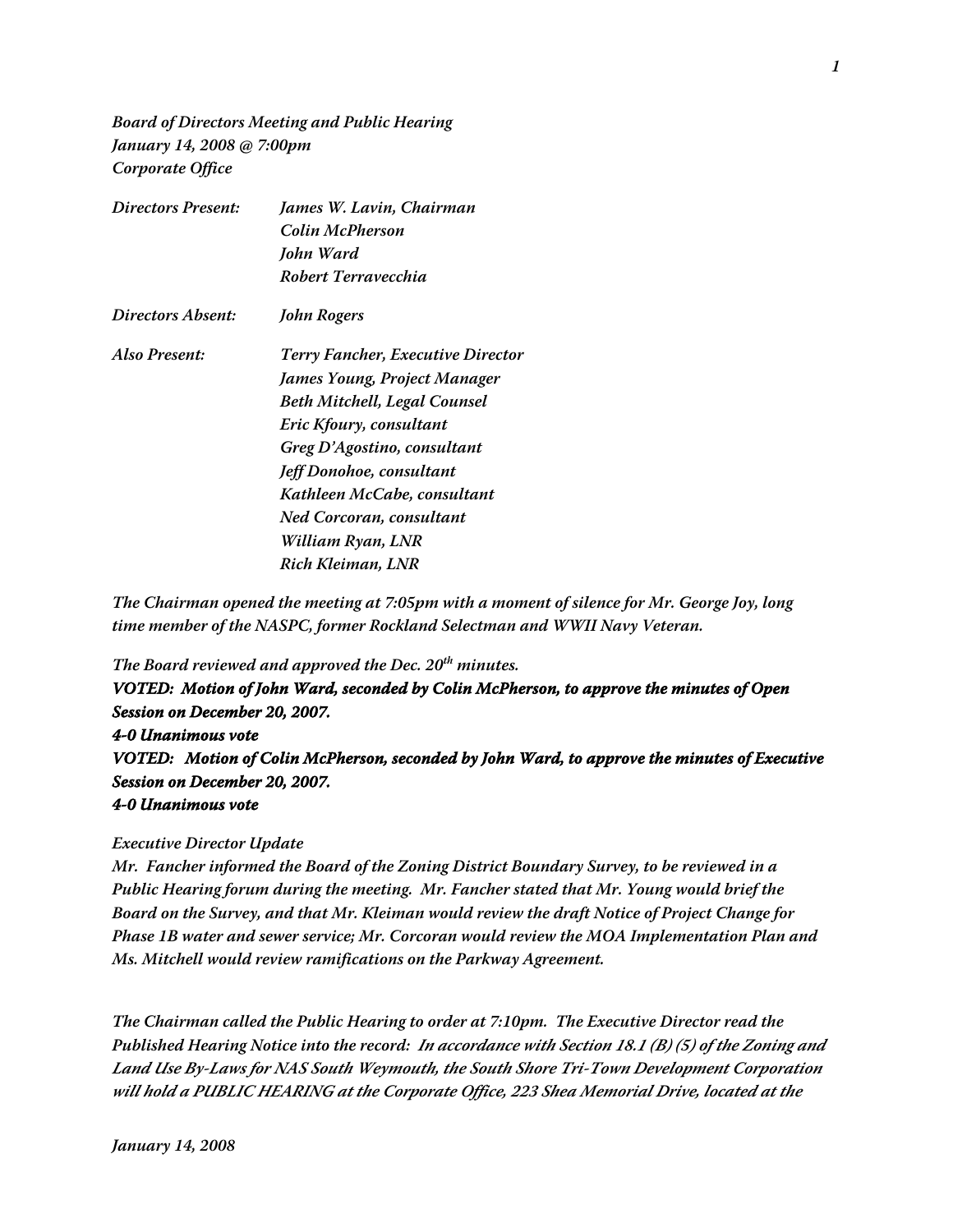**former Naval Air Station, South Weymouth on Monday, January 14, 2008 @ 7:00pm. The Corporation shall consider a certain plan entitled "Zoning District Boundaries, Naval Air Station South Weymouth, MA" prepared by Surveying and Mapping Consultants, dated Nov. 16, 2007. The Plan depicts the same land and boundaries as the NAS boundaries shown on the NAS South Weymouth Zoning Map dated March 7, 2005. Copies of the plan and legal descriptions are available for viewing at the Corporation's office located at 223 Shea Memorial Dr., South Weymouth. Office hours 8:30am to 4:30pm (781-682-2187) James W. Lavin, Chairman**

### **08-010 Zoning Boundary District Survey**

**The Project Manager summarized the CAD exercise, overlaying the 2005 Reuse Plan, the Master Plan, the original Base boundaries and wetland boundaries onto the Zoning Map.**

 **The Board reviewed the 2007 Zoning Map, Survey Plan Sheets and the detailed legal description of the zoning district boundaries, as per Section 13 (b) of the Enabling Legislation and section 18.1 (B) (5) of the Zoning By-Laws.**

**Mr. Young stated the documents would serve as a planning tool for all aspects of the project including property cleanup, land transfer and site permitting; and noted clarifications such as a small Rockland Open Space parcel near Union St. in Weymouth, a small Corporation Open Space district on the Eastern "spur" in Rockland and a better acreage count for the actual districts. Discussion ensued on possible key locations for monument reference points, some may be placed during the summer and others may be delayed until final construction. Temporary markers may be in place during construction in the Phase 1A area.**

**Mr. McPherson was informed that there were no substantial changes to the Zoning Map and that the zoning districts accommodate the E/W Parkway with no need for adjustments.**

**Mr. Lavin was informed that the 1998 Zoning Boundary Maps were recorded at the Registry of Deeds, as required in the Enabling Legislation; however, there was no need to record the 2007 Maps.**

**VOTED: Motion of Colin McPherson, seconded by John Ward, to approve the Zoning District Boundary Survey documents dated November 16, 2007, and to authorize staff to distribute those documents to the project team and to the appropriate Officials and Boards of the Host Communities.**

#### **4-0 Unanimous vote**

**The Board closed the Public Hearing at 7:25pm and signed the Mylar Survey Plan Sheets.**

## **08-011 East/West Parkway Memorandum of Agreement**

**Mr. Corcoran updated the board on the status of the State's agreement. Mr. Donohoe, Mr. Corcoran and Ms. McCabe reviewed the exhibits to the Agreement and concluded that the numbers were consistent with the estimates provided at the start of this process and also with the EDC application.**

**Mr. Terravecchia had questions on the State's estimated retail sales tax, estimated new net jobs, projected income tax, estimated corporate revenues and development assumptions. Discussion ensued on the content to be required in quarterly reports, and a data collection process.**

**VOTED: Motion of Colin McPherson, seconded by John Ward, to enter into a Memorandum of Agreement with Executive Office for Administration and Finance, and the Executive Office of**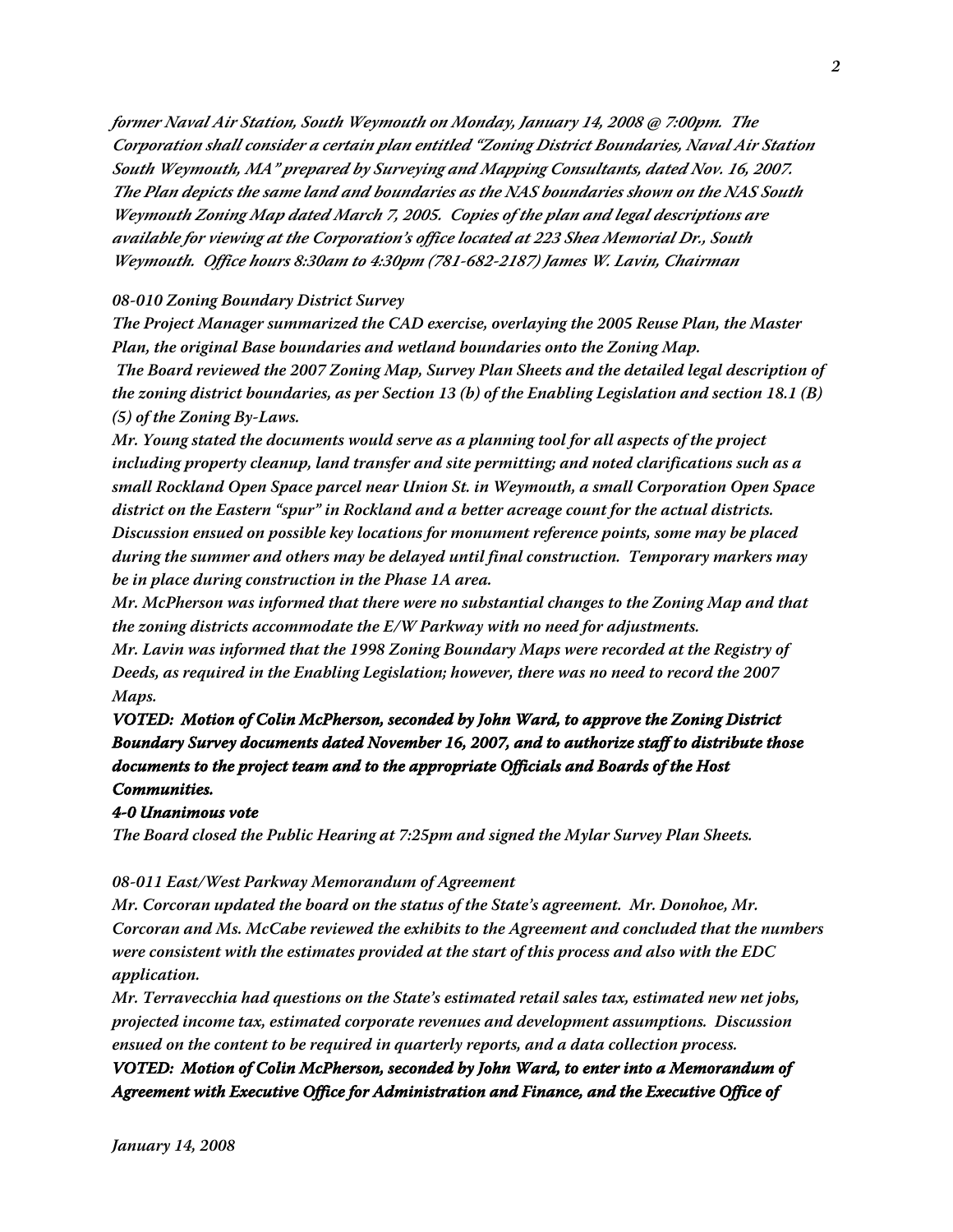# **Transportation on Financing for the E/W Parkway and a Memorandum of Agreement with the Executive Office of Transportation and the Massachusetts Highway Department on Implementation of Transportation Improvements and to authorize the Executive Director to execute both Memoranda in substantially the same form as presented this evening. 4-0 Unanimous vote**

**Mr. Lavin thanked Mr. Corcoran for all his efforts in advocating cooperation from the Administration to participate in this project for the economic benefit to the towns and region. The Directors agreed the Parkway MOU was a monumental task and a significant milestone.**

## **08-012 Notice of Project Change (NPC)**

**The Executive Director noted that Phase 1B development would receive additional water and wastewater service from the Town of Weymouth under a new agreement with Mayor Madden, 12/27/07. Weymouth has more capacity to sell water to SSTTDC (total commitment - 245,000 GPD) for an interim period. Withdrawing Weymouth water into Phase 1B triggers a project change to be filed with MEPA. Total commitment for wastewater service with Weymouth is 187,000 GPD. Mr. Fancher noted that this agreement did not cover all water needs into the future, just Phase 1 and only until a permanent facility was on line (Phase 1B is scheduled for 2009-2011). The Chairman noted Phase 1(A&B) included 1,000 residential units and 650,000 s/f of commercial development.**

**Discussion ensued on Weymouth's water use capacity and safe yield. Mr. McPherson was informed that Weymouth had a safe yield of 6.19 million gallons per day (GPD), a registered capacity of 5 million GPD and a current (2007) use of 4.0 million GPD. Mr. McPherson noted that one of the invoices signed during the meeting included a requisition to the Town of Weymouth for existing water and sewer use, paid monthly.**

**Mr. Kleiman stated a joint filing of the NPC was planned for the end of January and explained MEPA's public process. The approved document would be filed with MEPA and published in the Environmental Monitor where a public comment period would commence.**

# **VOTED: Motion of Colin McPherson, seconded by John Ward, to approve the submittal of the Notice of Project Change, as reviewed on January 14, 2008, to begin the MEPA review process in accordance with MEPA regulations.**

### **4-0 Unanimous vote**

**08-013 Wastewater Reclamation Facility (WRF) Design Peer Review**

**The Board received two alternate measures, for the review of the design of the WRF. The original contract was with Mr. Powers, Stantec, who completed Task #1 – to peer review the WWTP bid specs and participate in LNR's selection process for a designer.**

**Task #2 and #3 required Board authorization for incremental funding. Mr. Young stated LNR's selection process for a membrane manufacturer was critical to the success of the plan.**

**The Board measure authorized the Executive Director to either retain the services of Mr. Powers, or consider a new contactor, Mr. Elkerton.**

**A lengthy discussion ensued on the price proposals and qualifications of the two firms, the oversight role, LNR's performance schedule, and SSTTDC's funding source.**

**Mr. McPherson questioned how the Corporation's selection process produced an alternate choice**

**January 14, 2008**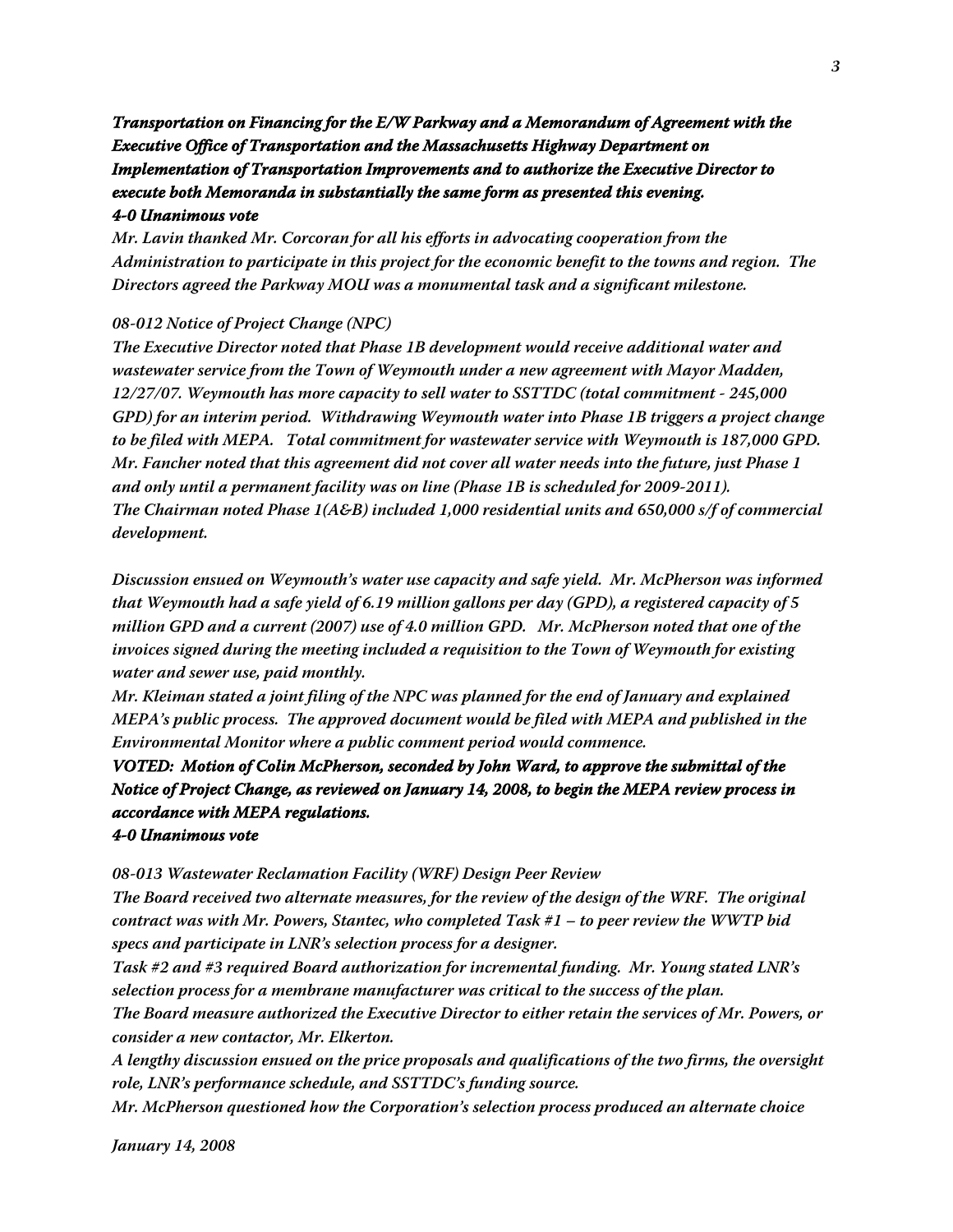**for Task 2 peer review services. It was noted that Mr. Elkerton had represented SEA Consultants on the CH2M Hill Team, which bid on the designer RFP, but it was awarded to Metcalf and Eddy. Now Mr. Elkerton was exploring further opportunities to work on the project as a sole proprietor. Mr. Terravecchia noted this was a complicated and expensive WWTP design, and questioned why the Board would consider changing consultants after receiving a superior work product from Mr. Powers. Mr. Fancher indicated that cost was a factor and recommended the fixed price proposal of Mr. Elkerton.**

**Mr. Kleiman listed Mr. Elkerton's area of expertise, offered to provide further background information and informed the Board of LNR's proposal to split the cost of the peer review so that LNR could share the work product.**

**Some Board members voiced concern with reviewing unexpected materials related to a time critical issue that required same night action without a timely opportunity to compare qualifications. Mr. Ward was informed that the Board would miss the opportunity to peer review the Membrane Manufacturer RFP if the vote was put off to the next meeting, and noted the Board was only being asked to vote to reallocate funds within the Budget.**

**Mr. McPherson voiced his objection to changing consultants when a contract was already in place to work on behalf of the Corporation.**

**VOTED: Motion of John Ward, seconded by Robert Terravecchia, to authorize the Executive Director to utilize \$24,000 of reserve funds monies to retain the services of Stan Elkerton for six months of professional services associated with the Peer Review of LNR's design of the Wastewater Reclamation Facility.**

**3-1 vote Mr. McPherson opposed**

### **Public Comment**

**Ms. Deb O'Brien, Rockland Planning Board member, inquired what impact the East West Parkway would have on the Smith Building in Rockland and voiced concern on the Town losing tax revenue. Mr. Kleiman indicated land taking negotiations had begun and the owner was considering building reconfiguration at the present location or relocating off site within the Town of Rockland; and that the Parkway would increase Rockland's developable commercial land space.**

### **Directors Time**

**Mr. McPherson voiced concern on the proposed WWTP system, whether the Base soils were appropriate for such a large septic system, and requested that his concern be brought to the consultant's attention. Staff offered to bring Mr. Elkerton to Board meetings for periodic updates. Mr. Terravecchia demanded that Mr. Elkerton be actively engaged in regular updates to the Board and stated the only reason he voted favorably on the WRF Design Peer Review was to keep the project timetable on track.**

**The Chairman requested that the Master Developer be put on all Agendas for monthly updates. VOTED: Motion of John Ward, seconded by Colin McPherson, to enter into Executive Session for the purpose of discussions of development negotiations, land conveyance and other related financial matters and to return to Open Session for adjournment McPherson, aye, Ward, aye, Terravecchia, aye, Lavin, aye**

**Open Session ended 8:56pm.**